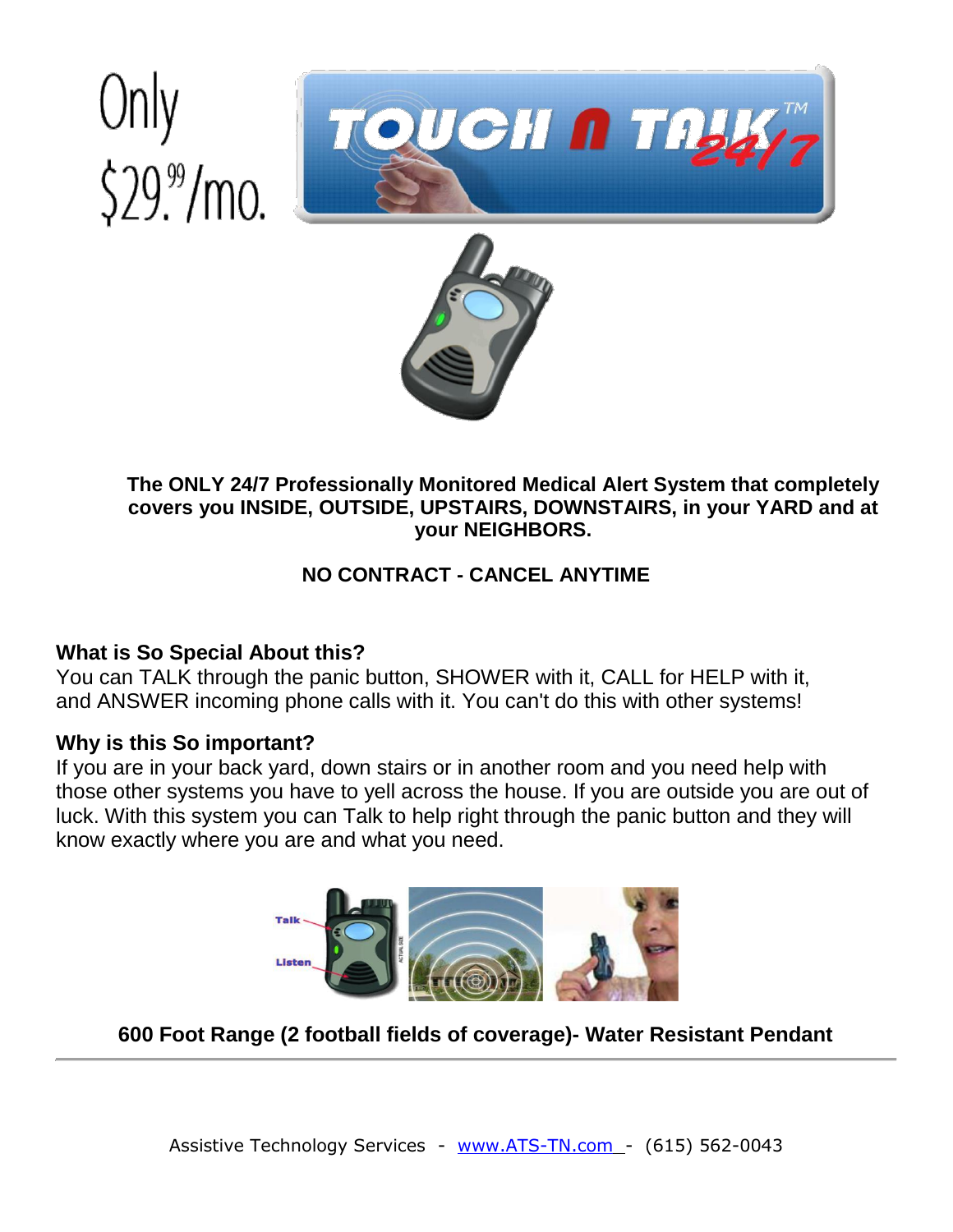

Two Way Pendant Communicator Talk Right Through The Pendant Just Like Using A Cordless Phone

- You Can Actually Talk Right Through The Pendant
- Wireless 600 Foot Range (Over 2 Football Fields of Coverage)
- Water Resistant Wear It In The Shower
- Works Through Walls/Doors/Floors
- Use Inside or Outside
- Uses Phone Line (Regular or Internet/VOIP Lines, Can even use your Cell Phone)
- Pacemaker Safe
- Wear It Around Your Neck, On Your Wrist or Use A Belt Clip
- Answer Incoming Calls With The Pendant or Portable Nightstand/Wall Communicator
- Calls our 24/7 Monitoring Service at the push of 1 Blue Button

Plus a whole lot more !

Available in the U.S and Canada. All calls answered by our U.S. based call center.

#### **SELECT THE CARE PACKAGE :**

#### *Monthly Payment Plan: \$29.99 per month No Contract, Cancel Anytime*

(Plus one-time \$169.99 Equipment/Setup Charge. Includes Shipping charges, Activation, Setup and Touch N' Talk 24/7 Emergency Alert.

#### *Annual Payment Plan: One-Time Payment of \$449.99 for 1st year, \$359.88 each additional year. Save \$79.88.*

#### *No Payments to worry about for 1 year. No Contract, Cancel Anytime*

(Includes All Charges for 1 Year: Shipping charges, Activation, Setup, Touch N' Talk 24/7 Emergency Alert and One Full Year Of Service.

#### *ADD MORE PENDANTS OR PORTABLE COMMUNICATORS: Special Price Only \$99.99 with FREE PRIORITY Shipping - SAVE OVER \$30.00.*



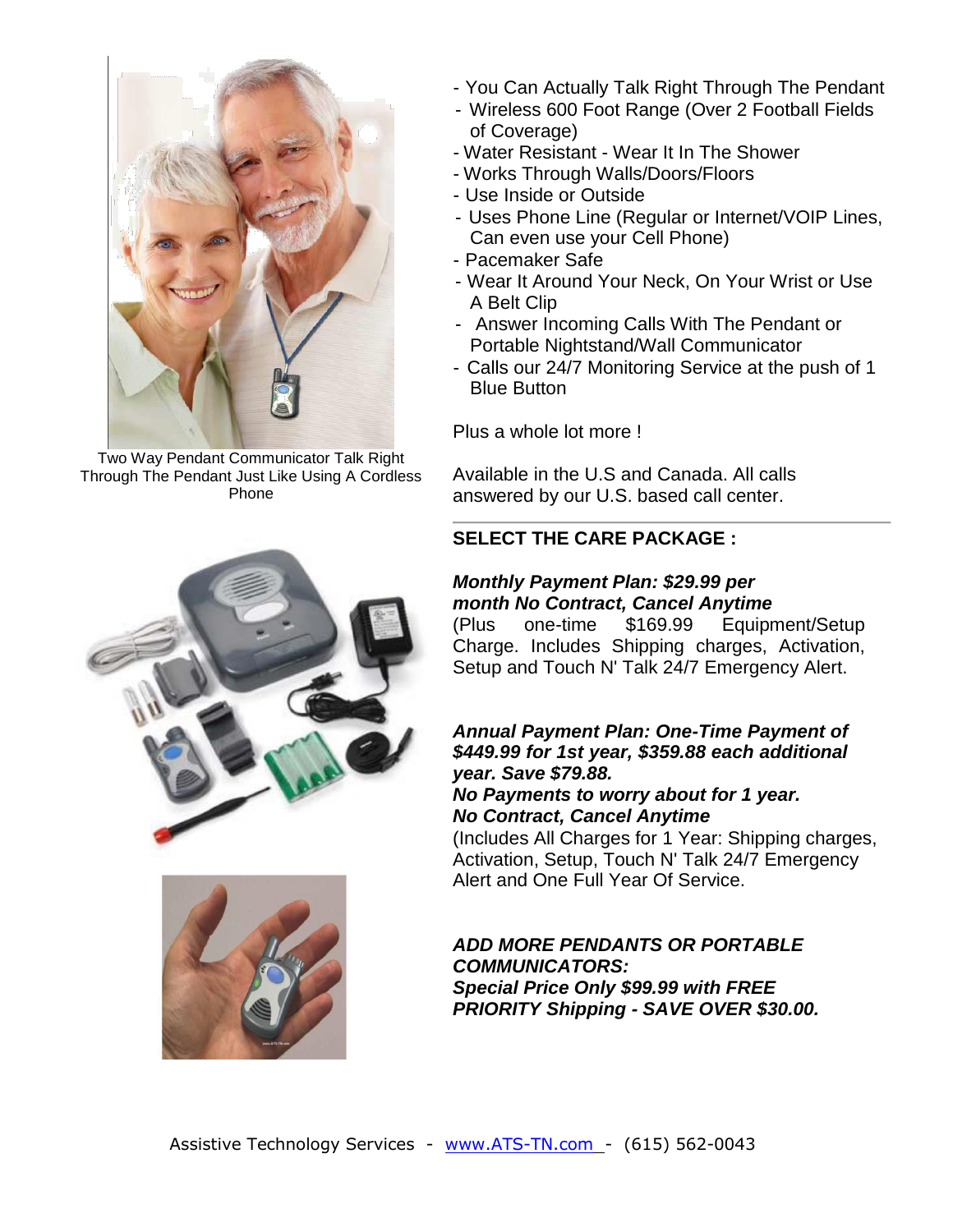

#### **How does it work?**

When you press the button on the pendant or the portable communicator the Touch N' Talk 24/7 system will turn on the hands free **two-way pendant** panic button and then call our 24/7 Care Line. When someone answers the call **you can speak** back and forth as long as you want to, totally hands free **right through the pendant or portable communicator**.

#### **What is So Special About this?**

You can TALK through the panic button, SHOWER with it, CALL for HELP with it, and ANSWER incoming phone calls with it. You can't do this with other systems!

#### **Why is this So important?**

If you are in your back yard, down stairs or in another room and you need help with those other systems you have to yell across the house. If you are outside you are out of luck. With this system you can Talk to help right through the panic button and they will know exactly where you are and what you need.

#### **Optional Nightstand/Wall Portable Communicator:**

This Optional Two-Way Voice Communicator can be mounted on a wall, placed on a counter top or night stand. Press the Red Button to activate the dialing and communicate two-way through the built in speakerphone in the communicator. You can even **Answer Incoming Phone Calls** by pressing the red button. The unit is water resistant so it can be mounted in a shower. This communicator runs on 4 standard AAA batteries and can operate in standby mode for over a year without changing batteries.



Assistive Technology Services - [www.ATS-TN.com -](http://www.ats-tn.com/) (615) 562-0043